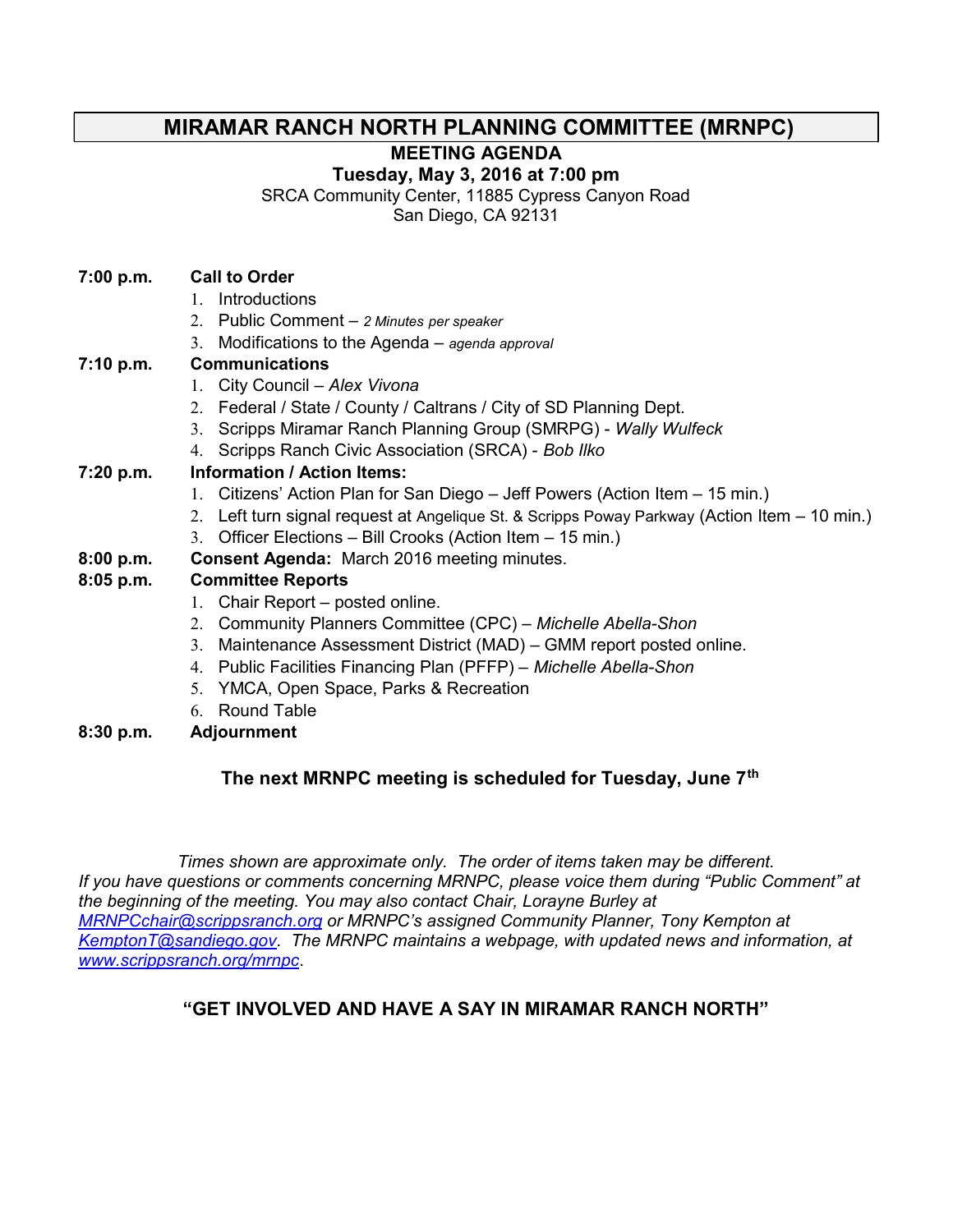## MRNPC Chair's Report for May 2016

On the agenda this month we have:

#### (#1) The Citizens' Plan for San Diego – Jeff Powers (Action item)

MRNPC is asked to review and offer a vote of support for The Citizens' Plan for San Diego. A sample declaration of support is attached. From the website (https://citizensplan.org/) the, ""The Citizens' Plan" replaces the current random, and often obscure, approach to promotion, management, maintenance and construction of tourism-related facilities and infrastructure.

The Plan is an integrated, incentive-based structure that encourages both private and public decision-makers to promote and manage a successful tourism industry that maximizes net revenues by sharing responsibility for protecting the health of, and access to, our most important visitor and resident attraction -- the Pacific Ocean, and its harbors, bays, rivers and tributaries.

The Citizens' Plan is presented to the voters with an unprecedented commitment to full disclosure. No tricks. No hidden references.

An initial statement of findings presents voters with the background of events leading up to this moment to more easily understand not just "what" The Citizens' Plan is, but also "why" we need to do it now.

The measure also includes more than 40 pages of references to related current laws to ensure those voters who choose to deeply research The Citizens' Plan will have immediate access to the state and local laws that will also be involved."

Also see the FAQ: https://citizensplan.org/faq/questions

(#2) Left Turn signal request at Angelique Street & Scripps Poway Parkway – (Action item)

MRN residents requested a safety evaluation at the intersection of Angelique/Springbook Dr and Scripps Poway Parkway, at the Feb 2<sup>nd</sup> meeting, due to difficulty making eastbound and westbound left turns onto SPP. The volume of cross traffic has increased over the years making left turns from dangerous. An evaluation request was submitted to City Traffic Engineering for review and determined that the addition of a left turn signal was not warranted at this time/date.

MRNPC can request traffic calming improvements or coordinate longer green signal for left turn on north/south travel.

#### (#3) Officer Elections – Bill Crooks (Action item)

Bill Crooks will present the officer slate. Email request for officer candidates sent to all members.

#### On the Consent Agenda:

1. Approval of March 1, 2016 minutes. The minutes will be circulated among the members as a PDF document prior to the meeting via email. An opportunity to request corrections will be made in the meeting. Should no such requests be made, the Chair will deem the minutes adopted by unanimous consent.

In other news/topics:

#### 1. MedImpact/ Sudberry / Watermark Project

The MedImpact and Watermark Projects are the land development sites, at the southeast corner of Scripps Poway Parkway/Mercy Road and I-15. No updates.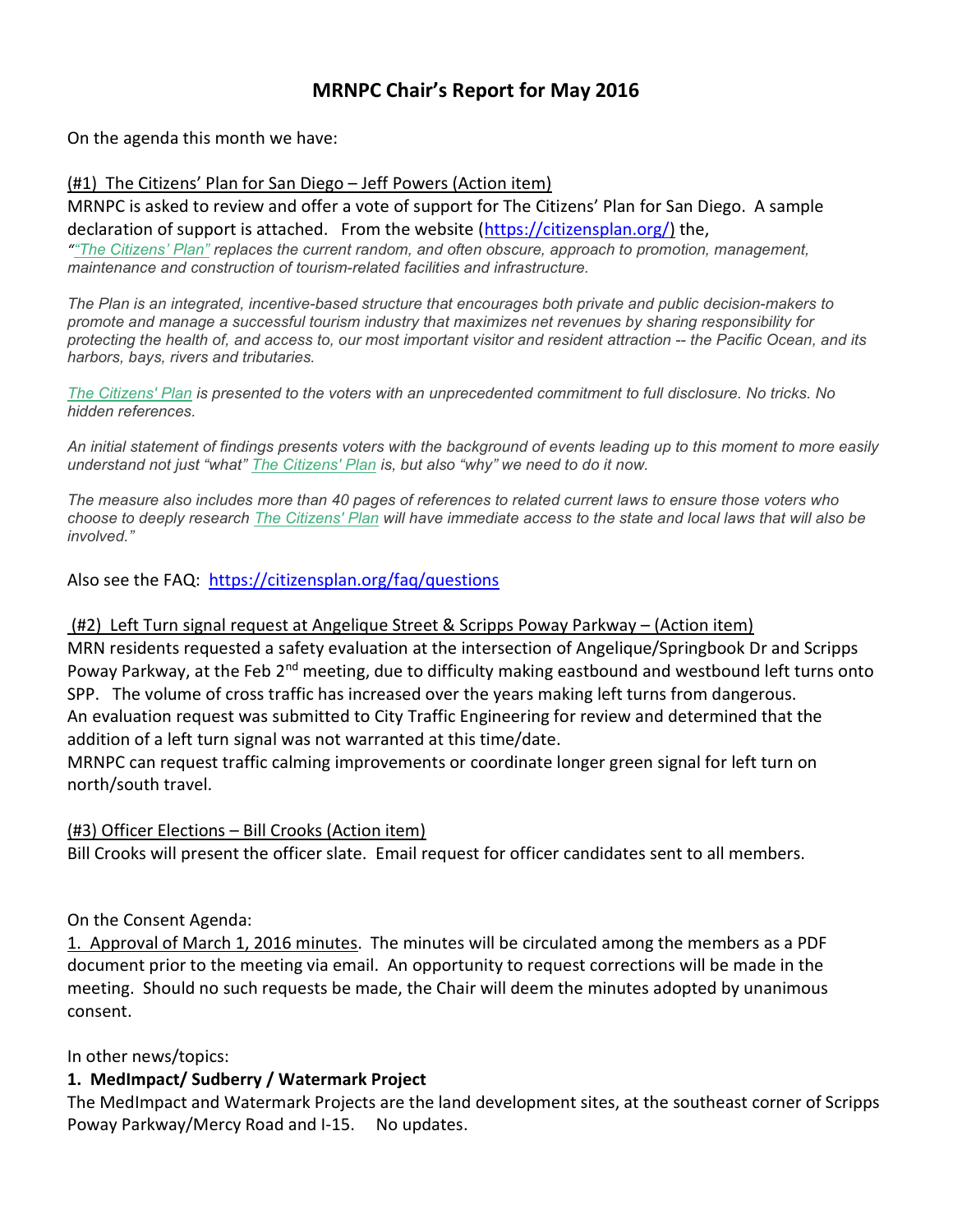#### 2. Administration News

(a) MRNPC meets eight times during the year. The meeting schedule is: January-Dark, Feb, March, April-Dark, May, June, July-Dark, Aug, Sept, Oct-Dark, Nov, Dec. Committee has suggested:

- August  $2<sup>nd</sup>$  meeting be cancelled/reschedule due to conflict with the Neighborhood Watch National Night Out evening event in the MRN neighborhoods. Meet in July or October 2016?
- November 1<sup>st</sup> meeting be cancelled/rescheduled due to conflict with 2016 Election Night.

(b) CPG Budget Reimbursements - City requested a "City Vendor" designate from each CPG to claim up to \$500 in reimbursement expenses for CPG costs. Michelle Abella-Shon is the designated city vendor. (c) MRN new membership. Any resident who owns property or a business within the Miramar Ranch North boundaries is eligible for election to the planning group. There is membership information posted online at the MRN webpage. The committee will adjourn for the March elections at the end of the meeting, hold elections by ballot, and re-adjourn upon completion.

(d) CPG Training Opportunities: CPG 2015 Workshop Schedule is available

at: http://www.sandiego.gov/planning/news/pdf/cowworkshop09.pdf

Community Orientation Workshop (COW) training class pending for in March/April. Online COW training is available at: http://www.sandiego.gov/planning/community/resources/cow/ecow.shtml

(e) Membership attendance: Members must adhere to attendance requirements to retain eligibility during their term of service. A CPG member becomes ineligible upon receipt of a written report from the secretary reporting the third consecutive absence, or fourth absence in the 12-month period. (Art. IV, Section 1 of CP 600-24 and the MRN Bylaws)

(f) Bylaw Update: New revision was approved administratively in December 2015. Bylaws posted online at: https://www.scrippsranch.org/images/stories/Documents/MRNPC/MIRAMAR\_RANCH\_NORTH\_BLAWS-JUNE\_2015.pdf

### 3. Maintenance Assessment District (MAD)

- May 2016 MAD report distributed and posted on the webpage.
- SRCA Community Center safety-related issues: building canopy lighting and pathway lighting. https://www.scrippsranch.org/images/stories/Documents/MRNPC/Community\_Center\_Lighting.pdf
- Status of table area/patio cover in Butterfly Park?

## 4. San Diego Unified School District (SDUSD) joint occupancy property development

SDUSD Environmental Impact Report for the proposal is pending.

## 5. Community Planners Committee (CPC) News

CPC meeting scheduled for Tuesday, May 26<sup>th</sup>. The CPC agendas, minutes and supplemental CPC info can be found at: http://www.sandiego.gov/planning/community/cpc/agendas/index.shtml

### 6. SDG&E Sycamore-Penasquitos 230-kV Transmission Line Project

Draft Environmental Impact Report (EIR) was released on September 2015.

Start of construction date is June 2016.

http://www.cpuc.ca.gov/Environment/info/panoramaenv/Sycamore\_Penasquitos/index.html

### 7. YMCA

No update.

### 8. Canyon Hill Resource Park

A new park is being designed on the land west of I-15 and south of Mercy Road/SPP – aka Mt. Struiskma. Input and involvement from Miramar Ranch North and Scripps Ranch is encouraged. Meeting held on Tuesday, April 12<sup>th</sup> at the Lopez Ridge Neighborhood Park meeting room in Mira Mesa. The park will provide hiking trail and bench area at top of hill w/ ADA access to top. ADA trail/access will need to zig-zag up the hill in segments. Area residents concerned about fire hazards and evening use.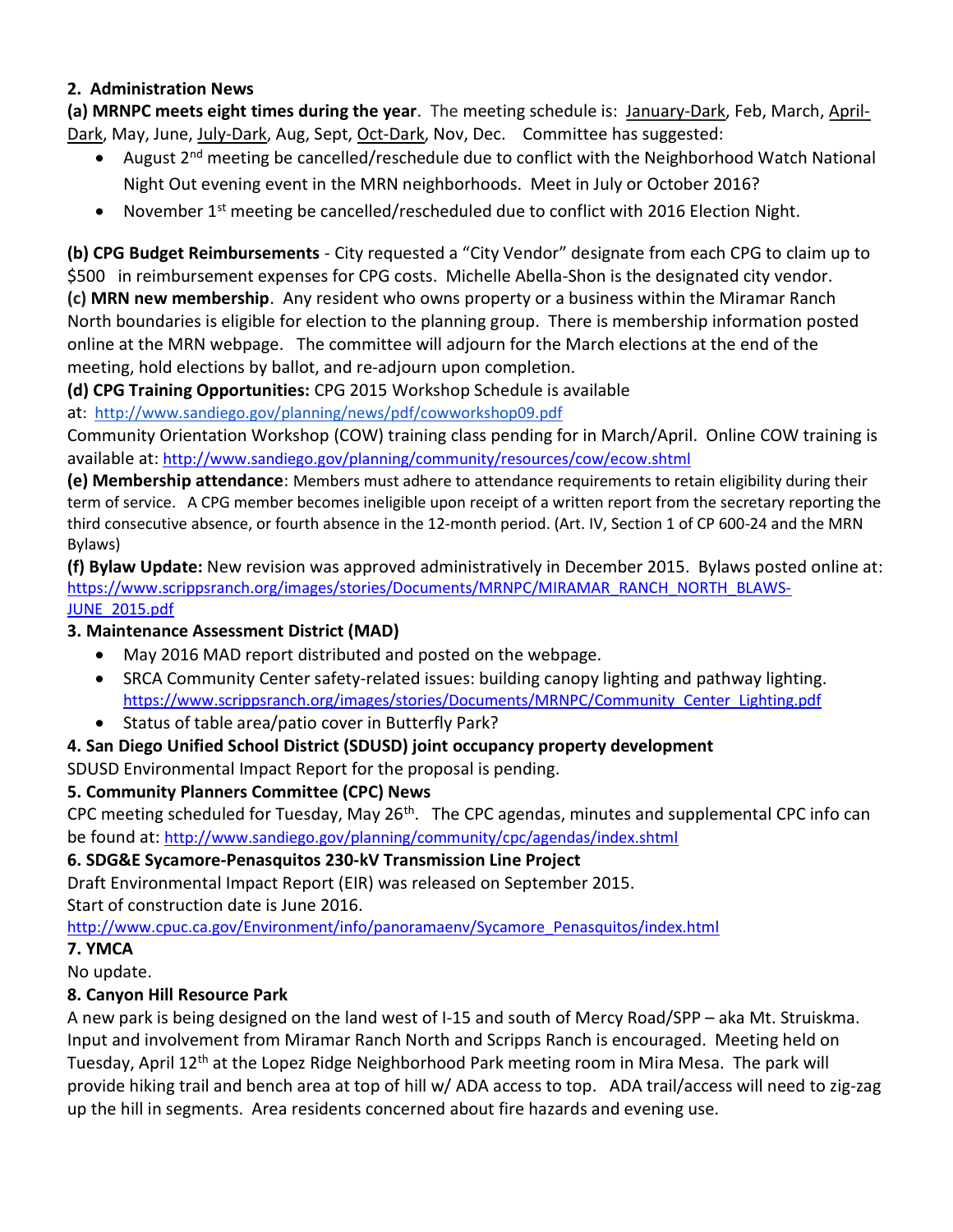Information posted online:

https://www.scrippsranch.org/images/stories/Documents/MRNPC/CanyonHillsResourceBasedPark-04-12- 16.pdf

### 9. Voice of Scripps Ranch

A new community coalition has been formed called, Voice of Scripps Ranch. This coalition of residents supports the reasonable use of the San Diego Unified School District Scripps Mesa/Innovation Academy property. See website at: www.voiceofscrippsranch.com

# Lorayne Burley

Email: mrnpcchair@scrippsranch.org Webpage: http://www.scrippsranch.org/mrnpc

Government of the people, by the people, for the people, shall not perish from the Earth  $\sim$  Abraham Lincoln (1809 – 1865)